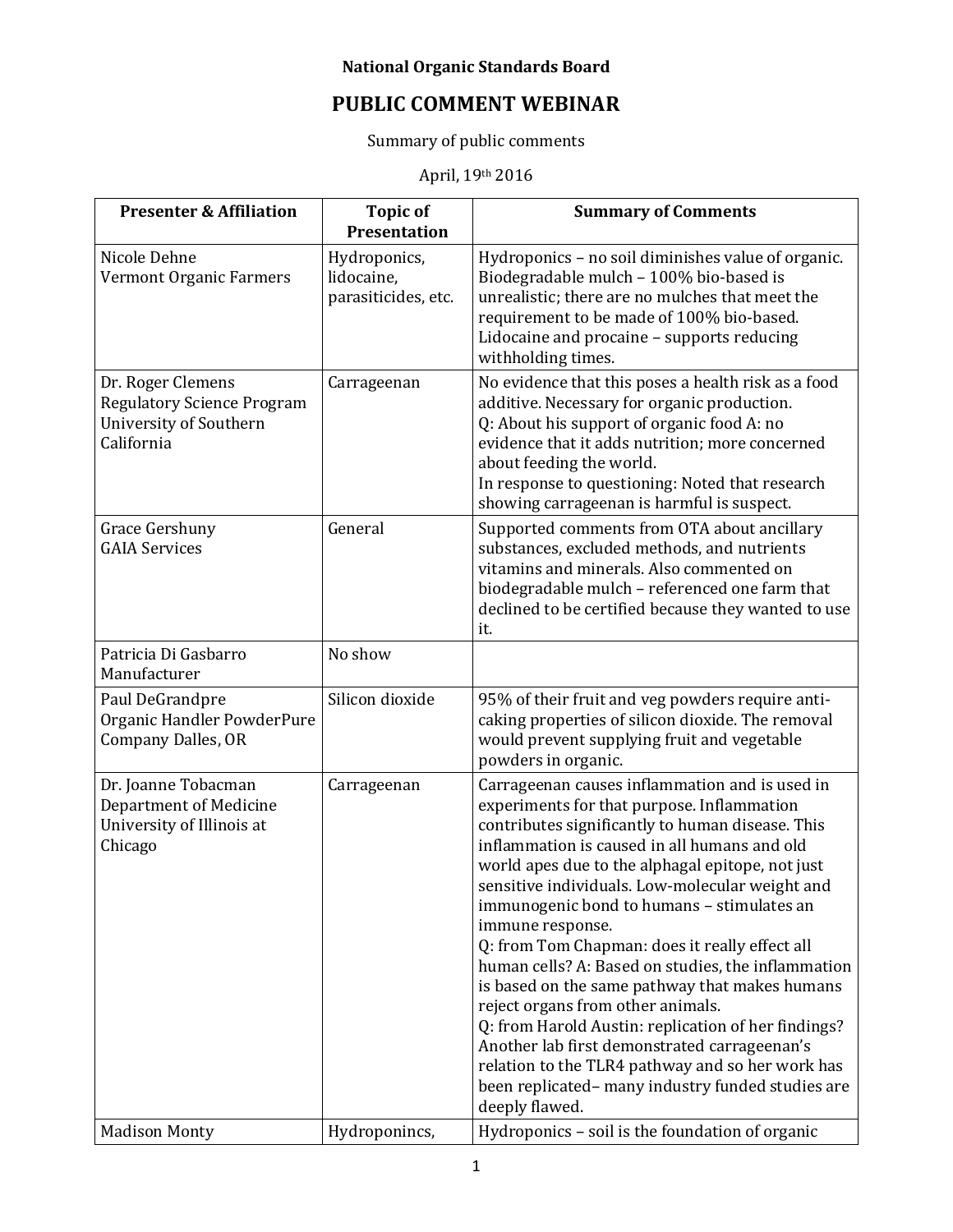| <b>West Mathison</b><br>Speaking in<br>Benefits of using the product "Smart Fresh;" they<br>apple and pear grower<br>support of product<br>use in their conventional growing. Applied inside,                                                                                                                                                                                                                                                                                                                                                                                                                                                                                                                                                                                                                   |  |
|-----------------------------------------------------------------------------------------------------------------------------------------------------------------------------------------------------------------------------------------------------------------------------------------------------------------------------------------------------------------------------------------------------------------------------------------------------------------------------------------------------------------------------------------------------------------------------------------------------------------------------------------------------------------------------------------------------------------------------------------------------------------------------------------------------------------|--|
| <b>WA</b><br>short shelf-life. Product improves pack-out; fruit<br>has less decay (relates to reception of ethylene)<br>and reduces shrink for apples and pears. Improves<br>freshness and flavor. Also prevents "storage scald".<br>Comment from Harold: Smart Fresh is currently<br>petitioned for discussion in Fall meeting.                                                                                                                                                                                                                                                                                                                                                                                                                                                                                |  |
| <b>Margaret Scoles</b><br>CS 2018 Sunset; LS<br>Excluded methods - very supportive.<br><b>International Organic</b><br>Proposals -<br>Seed purity -supports task force; current organic<br><b>Inspectors Association</b><br>Parasiticides,<br>seed requirement is not strong enough.<br>(IOIA)<br>Lidocaine<br>Add to work agenda - eliminating incentive to<br>and procaine,<br>convert native ecosystems.<br>Hypochlorous<br>Supports reducing withholding times of lidocaine,<br>acid; MS Seed<br>etc. for animal welfare.<br>Parasiticides - changing the withholding times is<br>purity<br>supported. Wool that has been treated with a<br>parasiticides should not be okay for organic<br>certification; should not become "routine."<br>Copper sulfate - support relisting<br>Calcium fluoride - support |  |
| Parasiticides<br>Angela Wartes<br>Supports proposal in its entirety. Allowing the use<br>citizen, farmer, textile expert<br>of parasiticides would allow wool to be supplied<br>more widely. This would transform the US organic<br>wool market.                                                                                                                                                                                                                                                                                                                                                                                                                                                                                                                                                                |  |
| <b>Tyler Smith</b><br>Strongly opposes the re-listing of carrageenan - it<br><b>HS Hypochlorous</b><br>is harmful to human health. The technical review<br><b>Consumer Reports</b><br>acid, SDBS, Sodium<br>Food Safety and<br>regarding carrageenan did not go into all of the<br>lactate and<br><b>Sustainability Center</b><br>potassium lactate<br>health risks.                                                                                                                                                                                                                                                                                                                                                                                                                                            |  |
| Marie Burcham<br>The rewrite should be tabled. There are specific<br>PDS Proposal -<br>Cornucopia Institute<br><b>PPM</b><br>issues with conflict of interest, time for public<br>updates/revisions<br>comment, ambiguity and inconsistencies, and not<br>following the dictate of FACA. Question about<br>whether FACA requires the NOP to "approve"<br>NOSB agendas. Answer that yes, NOP should<br>approve these documents, but that does not mean<br>they get to create the NOSB's work agendas.                                                                                                                                                                                                                                                                                                            |  |
| GMO issues<br>Strong support for work on GMOs that the NOSB is<br><b>Kelly Damewood</b><br>California Certified Organic<br>doing. Organic producers need clear guidance to<br>Farmers (CCOF)<br>avoid inadvertent contamination.                                                                                                                                                                                                                                                                                                                                                                                                                                                                                                                                                                                |  |
| Helen Kees<br><b>PPM</b><br>The NOSB's own PPM should be developed from<br>President, Cornucopia<br>public comment and from the NOSB themselves as<br>revisions/general<br>Institute and farmer<br>the history has been.<br>comments<br>Kristen Walker<br>No show                                                                                                                                                                                                                                                                                                                                                                                                                                                                                                                                               |  |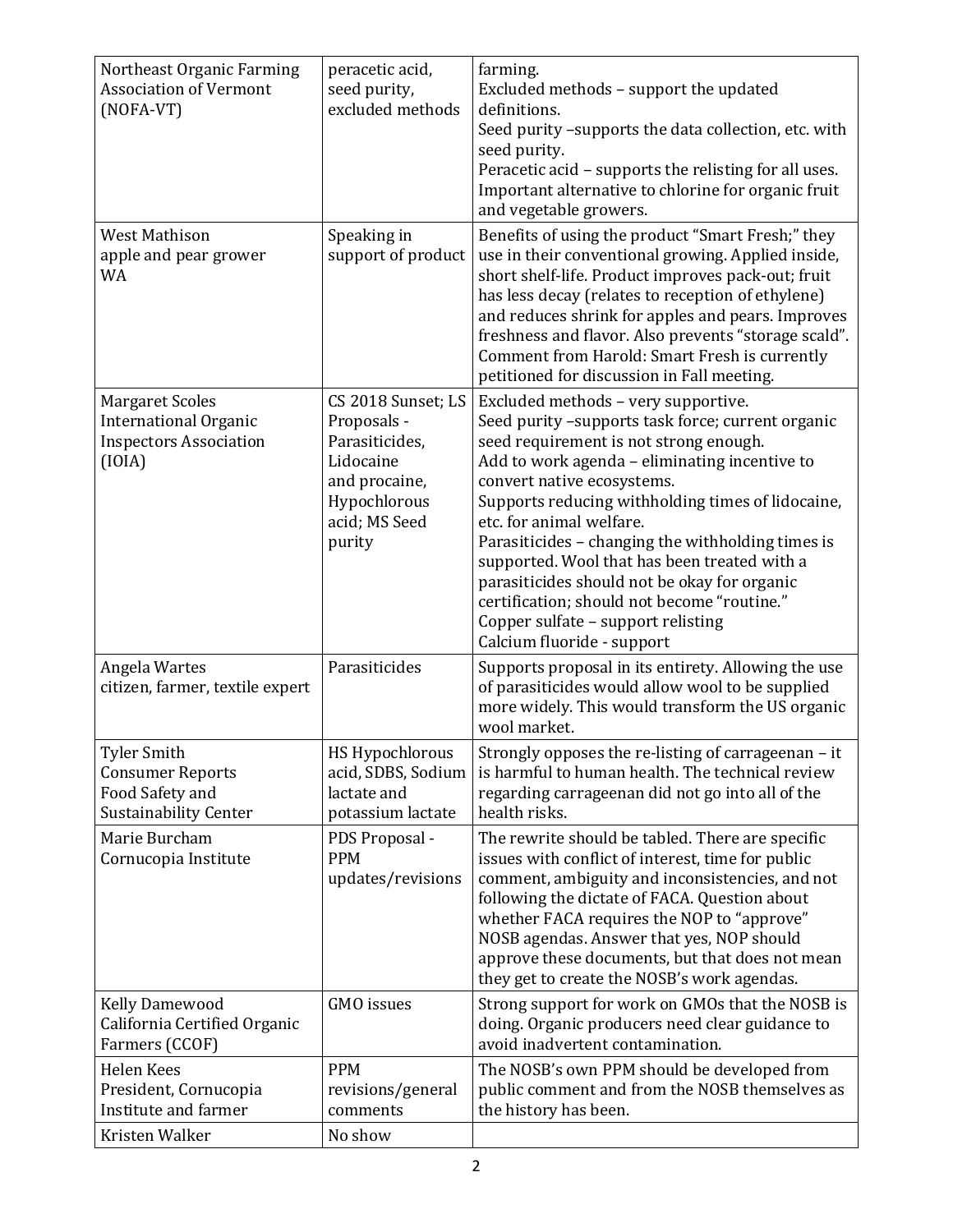| citizen                                                                    |                                     |                                                                                                                                                                                                                                                                                                                                                                                                                                                                                                                                                                                                                                                      |
|----------------------------------------------------------------------------|-------------------------------------|------------------------------------------------------------------------------------------------------------------------------------------------------------------------------------------------------------------------------------------------------------------------------------------------------------------------------------------------------------------------------------------------------------------------------------------------------------------------------------------------------------------------------------------------------------------------------------------------------------------------------------------------------|
| <b>Amber Pool</b><br>organic certification<br>specialist for CCOF          | Sunset copper<br>sulfate            | 228 members have copper sulfate on their organic<br>system plan (OSP); critical for aquatic rice<br>producers. Growers don't need it every year, but<br>some years it is essential. No evidence of copper<br>accumulation.                                                                                                                                                                                                                                                                                                                                                                                                                           |
| <b>Christine Rich</b>                                                      | No show                             |                                                                                                                                                                                                                                                                                                                                                                                                                                                                                                                                                                                                                                                      |
| Amber King<br>Chef                                                         | General<br>comments/<br>Carrageenan | There are unwanted ingredients in organics -<br>cellulose, carrageenan, etc.<br>Carrageenan - regardless of what the studies say,<br>many people are having bad reactions to this<br>substance.<br>Cellulose - we want a non-GM product in its place.<br>Specifically corn products (GM corn is a problem).<br>Chlorine products and artificial dyes and colors -<br>do not benefit the end consumer! Even if there is<br>no alternative, the consumers don't want them.<br>Synthetic DHA, synthetic vitamins and minerals -<br>all should be taken out of organic. Only wild or<br>natural fish products.<br>CRISPR should not be used in organics. |
| <b>Peter Pitts</b><br>Center for Medicine in the<br><b>Public Interest</b> | Carrageenan                         | Supports relisting of carrageenan.<br>Asked about the difference of carrageenan and<br>poligeenan. Did not know answer.                                                                                                                                                                                                                                                                                                                                                                                                                                                                                                                              |
| <b>Kelly Taveras</b><br>Organic Trade Association                          | General                             | General comments about OTA members.                                                                                                                                                                                                                                                                                                                                                                                                                                                                                                                                                                                                                  |
| Ryan Howard<br>Chicago Vegan Foods                                         | Carrageenan                         | Carrageenan is in a lot of foods that are vegan (like<br>vegan cheese, etc.); product quality suffers when<br>carrageenan isn't used. The people that don't want<br>it are anti-science, anti-vaccine, climate change<br>deniers.<br>He wants to make natural vegan analog products,<br>already makes vegan marshmallows and wants to<br>make organic vegan marshmallows (using<br>carrageenan).<br>Q: from Zea: he notes he is ok with gellan gum and<br>xanthan gum, but carrageenan is a better<br>replacement for gelatin.                                                                                                                       |
| Dr. Myra Weiner<br>TOXpertise, LLC                                         | Carrageenan                         | Support the continued listing of carrageenan.<br>Response to flaws in the infant formula study: pigs<br>are an excellent proven model for human models<br>and epitope theory has no substance.<br>Q: from Zea: validity of in-vitro techniques or<br>water introduction and the comment about other<br>animals being not comparable in these studies?<br>A: Carrageenan is a very large molecule. These<br>issues are not relevant to food use. In-vitro cells -<br>carrageenan is not available to interact with the<br>cells because of how it reacts to the medium.                                                                               |
| Shakeel Rehman<br>Fairlife, LLC                                            | Carrageenan                         | Supports the relisting of carrageenan because of<br>essentiality.<br>Readily available from sustainable sources.                                                                                                                                                                                                                                                                                                                                                                                                                                                                                                                                     |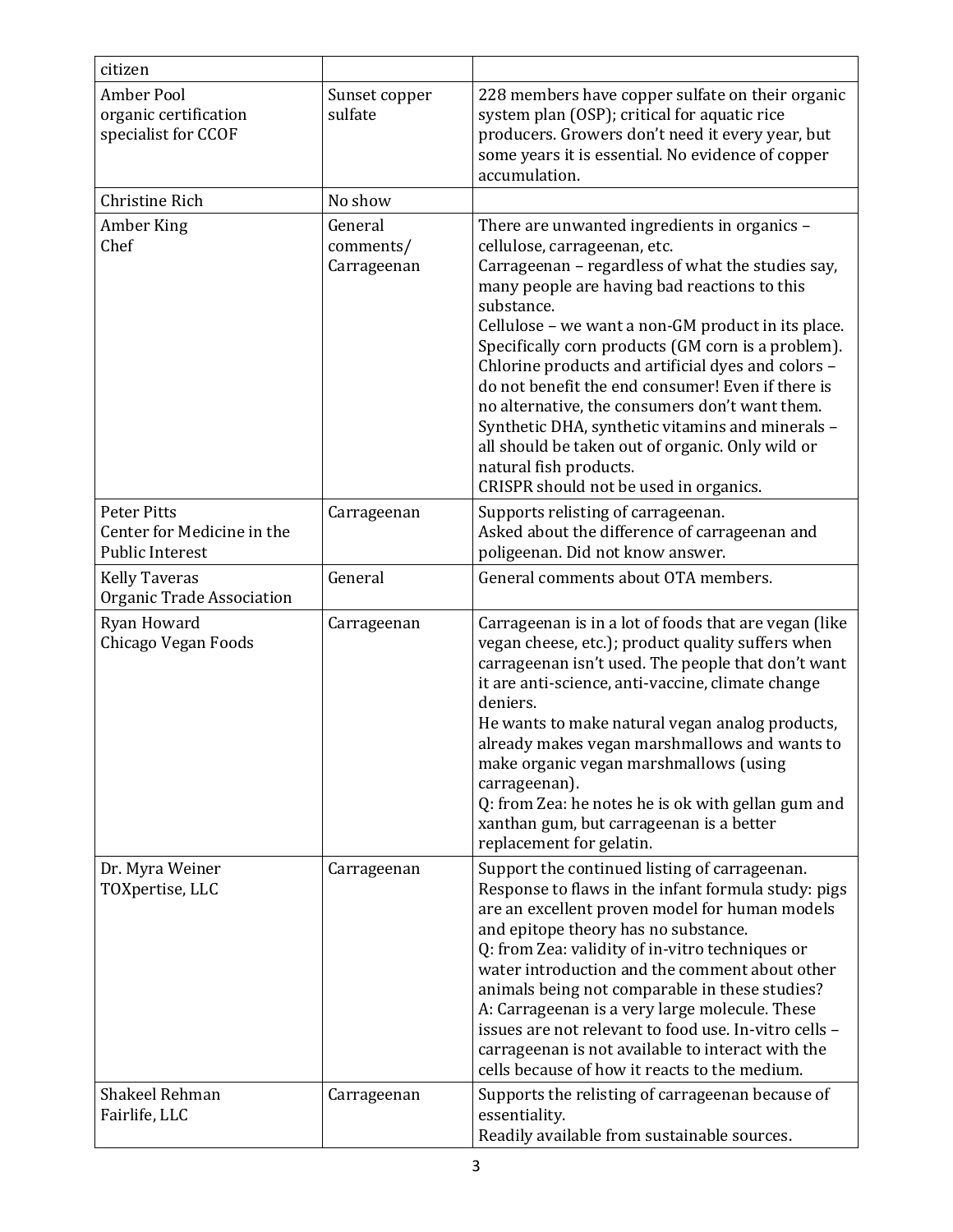| <b>Esteban Macias</b><br>organic growing technical<br>advisor                                                                                   | Greenhouse<br>growing                            | Greenhouse organic growers (mostly tomatoes),<br>turn coconut hull into living soil. Container<br>growing has advantages, including water<br>reclamation.                                                                                                                                                                                                                                                                                                                                                                            |
|-------------------------------------------------------------------------------------------------------------------------------------------------|--------------------------------------------------|--------------------------------------------------------------------------------------------------------------------------------------------------------------------------------------------------------------------------------------------------------------------------------------------------------------------------------------------------------------------------------------------------------------------------------------------------------------------------------------------------------------------------------------|
| William Matakas Jr.<br>FMC Health and Nutrition<br>Asia Pacific<br>(formerly president of<br>Marinalg, the carrageenan<br>industry lobby group) | Carrageenan                                      | Speaking to the essentiality of carrageenan.<br>Q: from Tom Chapman: can the seaweed and<br>carrageenan be classified as organic?<br>A: Waiting to have conversations regarding<br>organic aquaculture. Carrageenan should be on<br>the label if it appears in the final product.                                                                                                                                                                                                                                                    |
| Megan Parker                                                                                                                                    | No show                                          |                                                                                                                                                                                                                                                                                                                                                                                                                                                                                                                                      |
| Zen Honeycutt<br>Moms Across America                                                                                                            | Chemical<br>contamination                        | Against the relisting of carrageenan.<br>Contamination of organics with glyphosate is very<br>harmful. Neighboring farms that contaminate<br>organic farms should be held responsible. There<br>should be no "tolerance level" for these chemicals.<br>Manure from conventional farms should not be<br>allowed on organic.                                                                                                                                                                                                           |
| Colehour Bondera<br>former NOSB member and<br>farmer                                                                                            | PDS Proposal -<br>PPM updates/<br>revisions      | NOSB is a public advisory board - NOSB is pushing<br>for passing through the PPM changes without full<br>consideration of public input. The NOP decided to<br>change the PPM and changed how the PDS<br>functioned. Take the PPM back to the PDS for<br>review and get rid of this rewrite. Each change<br>should be individually voted on by the NOSB.<br>Q: from Tom Chapman: Clarification, what the<br>NOSB writes needs to be reviewed?<br>A: Yes the NOP needs to approve the PPM — after<br>being created by the NOSB itself. |
| Katherine DiMatteo<br>Wolf, DiMatteo + Associates                                                                                               | General<br>comments/sunset                       | Support the disallowance of NPEs, but wants<br>sufficient time to get the formulations.<br>Request that biodegradable mulch films be<br>reviewed for use.<br>Regarding sodium nitrate: there should be a new<br>rule.                                                                                                                                                                                                                                                                                                                |
| <b>Steve Etka</b><br><b>Policy Director</b><br>National Organic Coalition<br>(NOC)                                                              | Sunset review<br>workload<br>Copper sulfate      | The workload has become unbalanced – supports<br>changes to Sunset review. It will also make the<br>public comment easier. Option B is the most useful<br>according to NOC.<br>Copper sulfate harms to beneficial organisms, not<br>consistent with a systems approach. It's important<br>that USDA have research funding. Cellulose needs<br>to be further researched.                                                                                                                                                              |
| Erik Gundersen<br><b>Midwest Organic Services</b><br><b>Association (MOSA)</b>                                                                  | Annotation change<br>to vitamins and<br>minerals | <b>Accredited Certifiers Association (ACAs)</b><br>perspective on these issues.                                                                                                                                                                                                                                                                                                                                                                                                                                                      |
| Debra Clement<br>Gourmet Garden                                                                                                                 | Sodium lactate                                   | Important ingredient in food processing. For herbs<br>and spices the flavors and aromas are unstable and<br>normal food processing destroys them (like heat).<br>Sodium lactate should be allowed on the list.                                                                                                                                                                                                                                                                                                                       |
| Farley Baricuatro -<br>Seaweed sourcing manager                                                                                                 | Carrageenan                                      | Discussion of seaweed farming - an attractive<br>economic activity for low-income people.                                                                                                                                                                                                                                                                                                                                                                                                                                            |